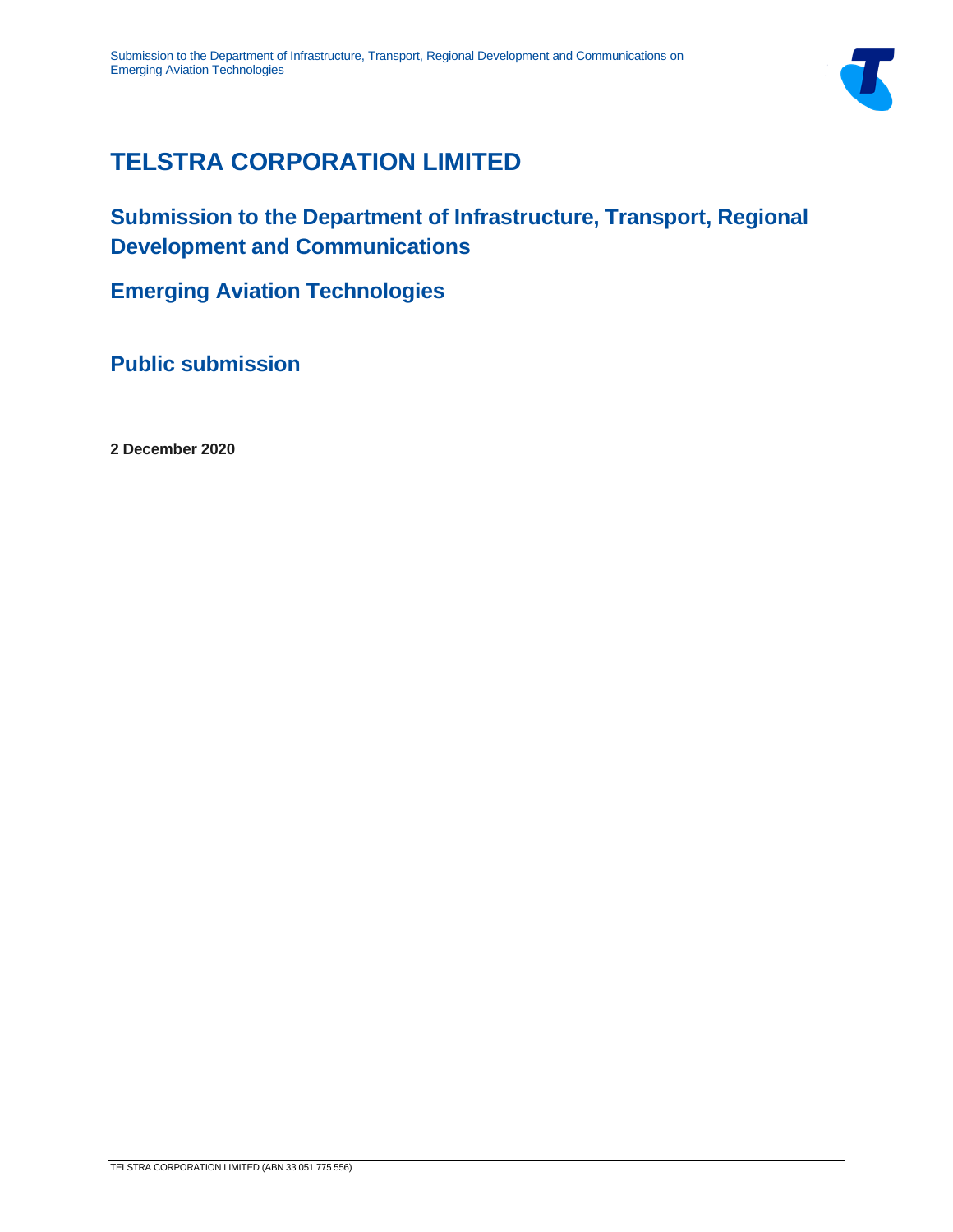# **Contents**

|              | <b>Executive Summary</b>                                                               |                  |
|--------------|----------------------------------------------------------------------------------------|------------------|
|              | 1 The role of the Telco in Emerging Aviation Technologies.                             | $\boldsymbol{4}$ |
|              | 2 Airspace Integration                                                                 | $\boldsymbol{4}$ |
|              | 3 Telstra's role in enabling a safe and secure Low Altitude Airspace Management (LAAM) | 5                |
|              | 4 Safety                                                                               | 6                |
|              | 5 Counter-drone measures                                                               | 8                |
|              | 6 Noise                                                                                | 8                |
| $\mathbf{7}$ | <b>Infrastructure</b>                                                                  | 9                |
| 8            | <b>Technology Trials</b>                                                               | 9                |
|              | 9 International approaches and BVLOS flights                                           | 10               |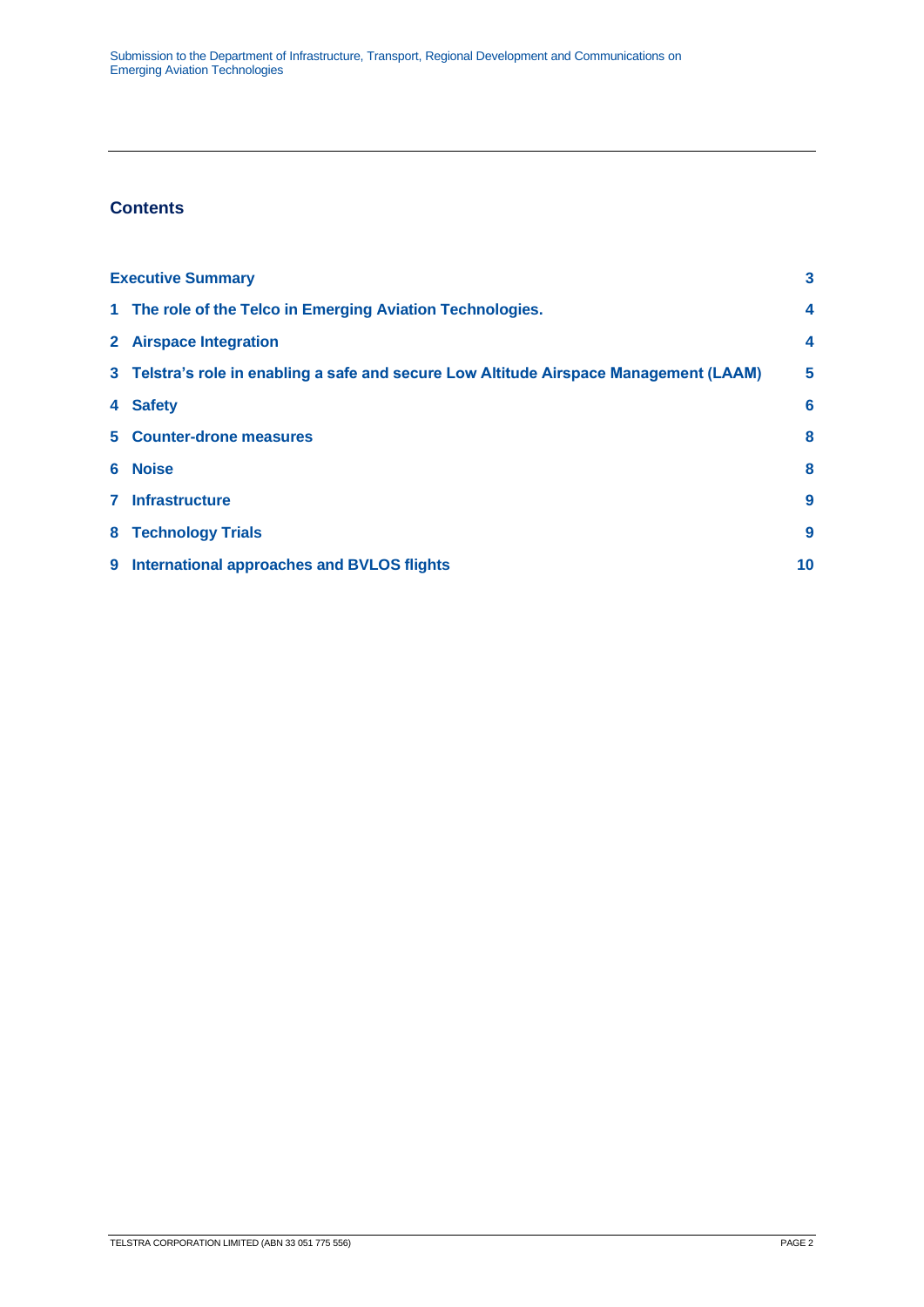## <span id="page-2-0"></span>**Executive Summary**

Telstra welcomes the opportunity to comment on the emerging aviation technologies issues paper (the Issues Paper). Safe integration of drones and other emerging aviation technologies into the national airspace is important for the future prosperity of Australia and we commend the Department of Infrastructure, Transport, Regional Development and Communications (the Department) on taking the first step towards development of a national policy in this area.

We welcome and support most of the core principles and the overall proposed approach to policy development as outlined in the discussion paper<sup>1</sup> but do have some specific suggestions as explained below:

### **UTM**

We see Unmanned Traffic Management (UTM) as a critical enabler of this emerging aviation sector and we support the proposed policy approach for an Integrated Airspace System (IAS). We consider network connectivity will be an important enabler in the Internet of Things (IoT) and believe that mobile networks have competencies that meet key requirements of the drone ecosystem, such as registration, control, security and law enforcement.

We have been collaborating with our partners to develop the Low-Altitude Airspace Management (LAAM) platform. This platform utilises key network infrastructure and capabilities, including our extensive national wireless coverage (IoT, 4G & 5G networks), to enable a safe and secure ecosystem for management of equitable low-altitude airspace, in Australia.

#### **Counter-drone measures**

We believe drone jammers have significant limits in their ability to address malicious use of drones and also pose a risk of interference to mobile telecommunications network, as well as the aviation sector which is critically reliant on dedicated frequency ranges for communications. Our view is that a comprehensive UTM is a key foundation to being able to distinguish between legitimate drone use and that which may be malicious.

#### **Noise**

We support the proposed approach of determining localised ground-based noise limits. In terms of noise regulation of drones and eVTOLs, we recommend the use of private sector "accredited persons" to certify compliance. In addition, we see a critical role for IoT sensors to monitor ground-based noise levels cheaply and effectively, in conjunction with knowledge of where the drones and eVTOLs are, by way of the UTM.

### **Technology Trials**

Telstra invests substantially in technology trials and participates wherever possible. We support the idea of 'sandbox' spaces for conducting trials and look forward to collaborating with the government, industry and other stakeholders in the near future.

#### **BVLOS flights**

We believe that BVLOS is the key to unlocking many of the potential benefits associated with drones. While a UTM system will be critical to this endeavour, rolling out an effective and safe system that integrates a wide range of service will take some years.<sup>2</sup> We recommend that a national policy should therefore consider additional opportunities to facilitate low-risk BVLOS flying in the near-term. This would encourage innovation in parallel with the development of a UTM system.

1 Issues Paper, p.6-7

National Aviation Policy Issues Paper, pg 14.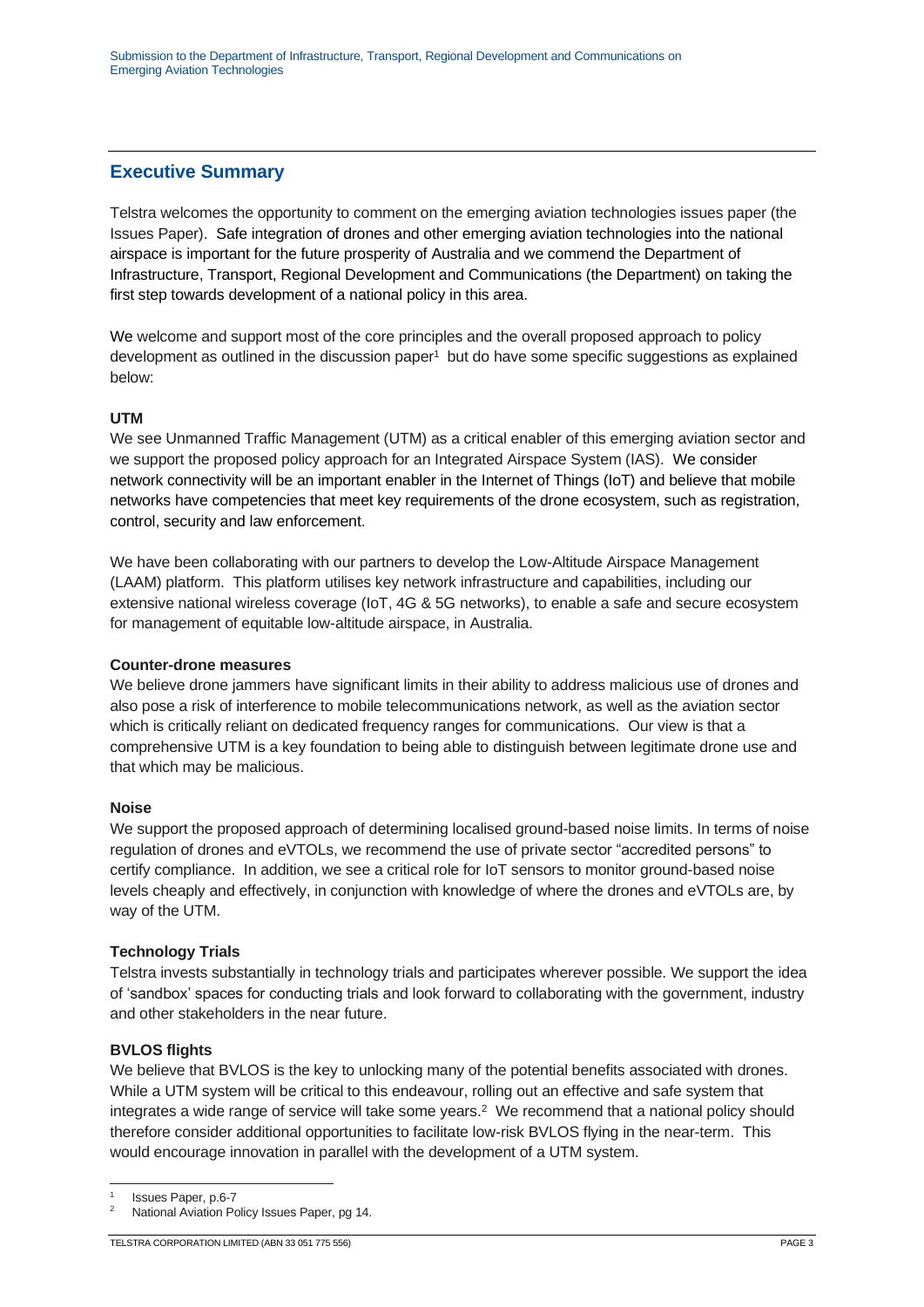# <span id="page-3-0"></span>**1 The role of the Telco in Emerging Aviation Technologies**

Globally it has become recognised that mobile networks offer a cost-effective solution to aerial connectivity in the lower altitudes. We know that use of mobile networks is already widespread amongst general aviation informally. Police and ambulance helicopters are known to use mobile broadband for access to street directories. These vehicles go so far as to have LTE modems installed in them. Fixed wing aircraft pilots have enthusiastically adopted electronic flight book software running on connected tablets. In addition to receiving over the air updates to aviation technical documents, these connected devices are also connecting inflight and providing situational awareness to other connected users<sup>3</sup>. Passenger manifest and other flight data are often synchronised to arriving or departing aircraft using LTE connectivity.

The telecommunications industry is evaluating its infrastructure, standards and overall role in enhancing mobile networks to support the drone industry with cellular connectivity. Telstra is a member of the GSMA (a global association of mobile network operators and mobile ecosystem stakeholders) working group which is making plans for mobile networks to support drone operations. Telstra is also an associate member in the Third Generation Partnership Project (3GPP), a telecommunications industry standards development organisation that develops the technical standards for mobile devices and networks, including those for identification, authentication and authorisation. The 3GPP Radio Access Network Technical Specification Group is currently considering new features which can support connectivity to drones operating at low altitudes<sup>4</sup>. Telstra is actively contributing to the work of this group.

# <span id="page-3-1"></span>**2 Airspace Integration**

We agree with the position that integration of emerging aviation technologies into Australia's airspace will require re-thinking how airspace and aviation is managed. We see Unmanned Traffic Management (UTM) as a critical enabler of this emerging Aviation sector and support the proposed policy approach that will see a partnership between the Australian government and the industry in development of a UTM system that will facilitate "fair and competitive access to airspace"<sup>5</sup>.

The Issues Paper correctly notes that while implementation of UTM will initially be modest and focused on drone operations in the uncontrolled airspace, "over time, UTM could expand to cater for other manned, unmanned and autonomous platforms, and may help facilitate the integration of these aircraft into controlled airspace and existing ATM systems"<sup>6</sup>. We agree with this view and further note that for true airspace integration to be a reality UTM must accommodate the needs of all airspace users both in the controlled and uncontrolled airspace (including for example, parachutists, hang gliders, ultralights, gyrocopters, balloonists, blimps etc.) so that they are aware of each other's operations and separation requirements. The use of LTE for UTM C2 would allow these air space users to participate by perhaps something as simple as an app on a phone or tablet.

We support the notion of Australia's UTM including a centralised Government platform – a flight information management system (FIMS). We note FIMS is being led by Airservices Australia and a request for information phase has already been completed to which we contributed.

<sup>3</sup> See for example[: https://tx.ozrunways.com/](https://tx.ozrunways.com/)

The study concerns enhanced LTE support for Aerial Vehicles. 5

Issues paper; p19. 6

Issues Paper; p.19.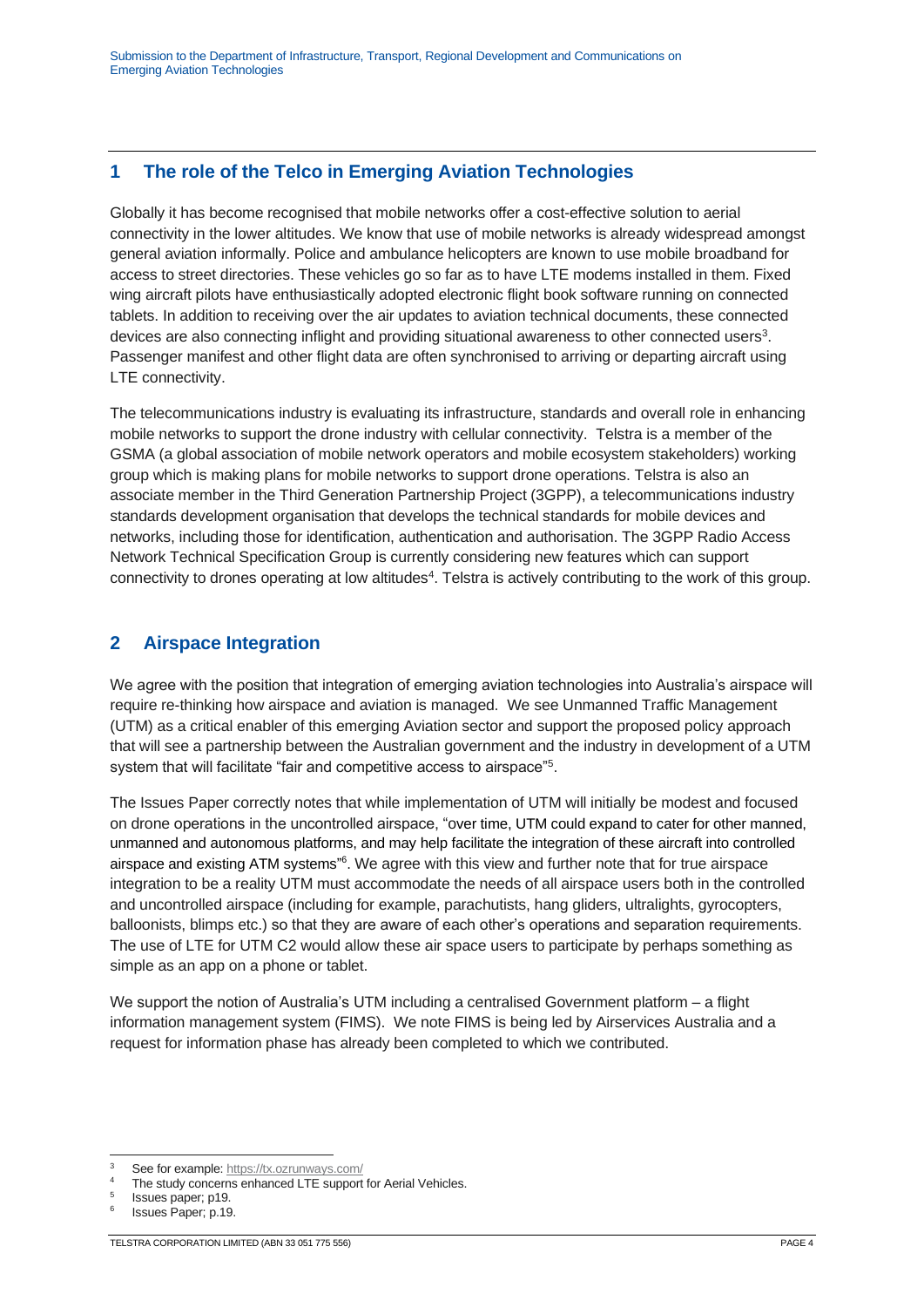Telstra has done significant work in network-based communication, navigation and surveillance (CNS) technologies to support UTM, and in our view, these technologies are worthy of consideration. We provide further details in section 3.

# <span id="page-4-0"></span>**3 Telstra's role in enabling a safe and secure Low Altitude Airspace Management (LAAM)**

Telstra Labs has been collaborating with our partners to visualise a safe and secure ecosystem for management of equitable low-altitude airspace, in Australia. We aim to enable equitable sharing of airspace between manned aviation and unmanned aerial vehicles, ensuring effective, mission-critical connectivity to enable effective traffic management and control for drones in the lower airspace.

Telstra will use the solution to develop a platform for enabling a multitude of mission-critical services, vital in supporting successful drone operations. The platform provides a link between cellular networks and aviation systems, such as air traffic management (ATM), UTM and FIMS.

Telstra recognises the role that Telcos can serve via their mobile network, ranging from IoT (drone registration, activation and identification), through to 5G (super low latency remote command and control and hi-res video carriage). We have been running a number of drone-related technology assessments and trials with various industry customers, within Law Enforcement, Humanitarian Aid, Post Disaster, First Responders and City Councils, over the past 12 months.

The aim is to provide suggestive models to airspace regulators and operators, such as Civil Aviation Safety Authority and Air Services Australia, to demonstrate that a mobile carrier like Telstra has the potential to perform a critical role in managing drones, keeping the airspace safe between drones and other general aviation. This will unlock greater uptake of beyond-visual-line-of-sight flying, which will trigger additional commercial opportunities for drones across several industries. Its key requirements will be underpinned and accelerated using mobile networks' (4G/5G) wide coverage, rather than short range wireless solutions.

Telstra believes that its network and data technologies will play a strategic role in supporting the safe and widespread operation of UAV, and enabling robust Communications, Navigation and Surveillance (CNS). Our aim is to play a part in supporting beyond visual line of sight (BVLOS) and automation to enable a safe and flourishing UAV industry in Australia enabling customers to benefit from this technology.

With the ever-increasing growth of UAV use-cases, both recreational and commercial, the Low-Altitude Airspace Management (LAAM) platform developed by Telstra utilises key network infrastructure and capabilities, including our extensive national wireless coverage (IoT, 4G & 5G networks), cyber security, multi-cloud, data hub and artificial/machine learning platforms. Our priorities are focused around keeping drones safe and securely connected and identifiable, especially when they are flying BVLOS.

We've been exploring the potential of our 4G and 5G mobile technology, and our extensive long-range IoT networks, to enable monitoring of all kinds of aviation in low-altitude airspace. We see a future where a drone operator might be able to simply plan and prepare a flight through an app on their phone dynamically. Regulatory authorities would have the ability to dynamically open and close airspace using temporary flight restrictions if necessary.

## **Key Focus Areas for Telstra are:**

• Working with government and regulatory authorities to assist regulatory enablement through technology.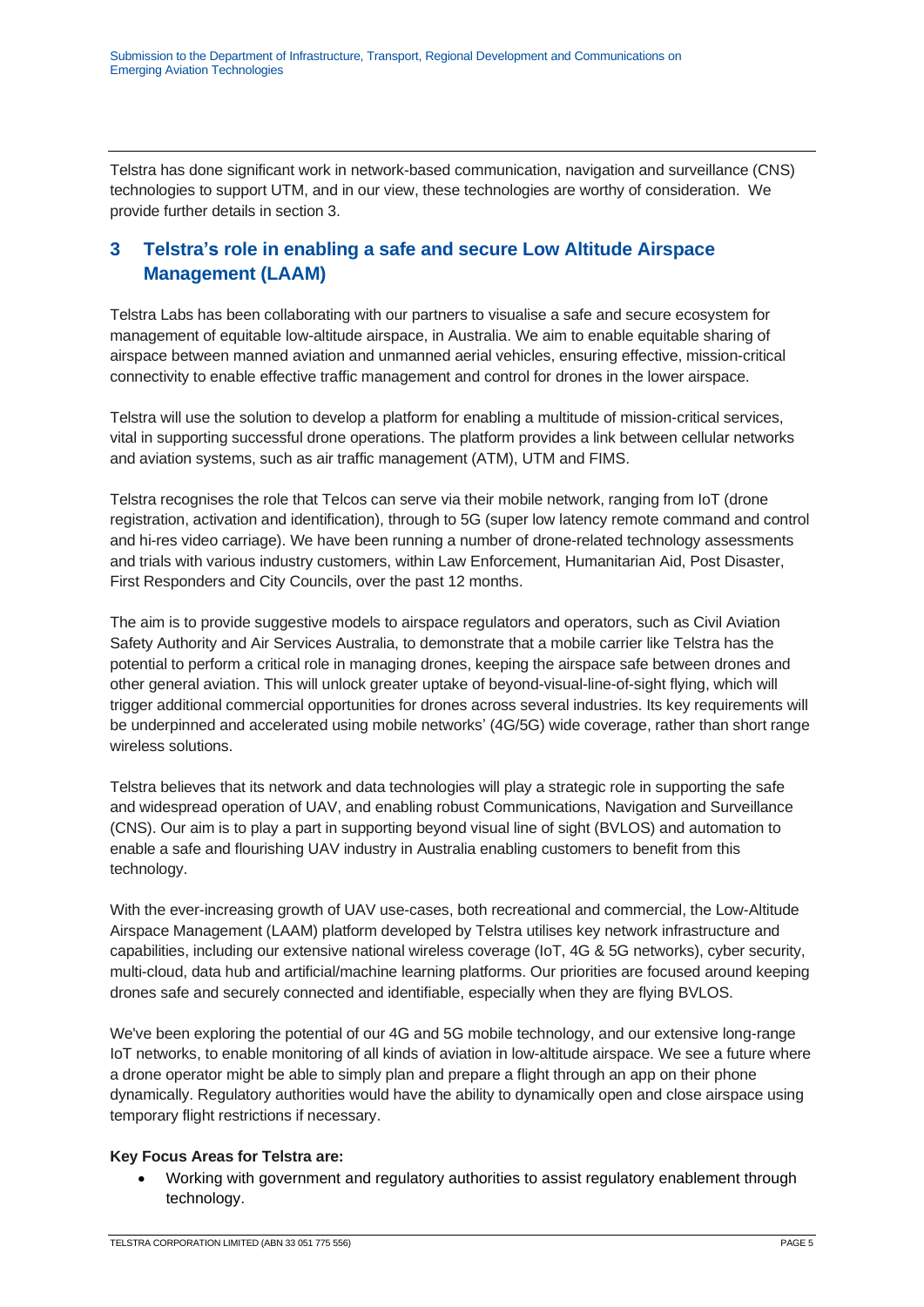- Investigating how we can leverage our network and IoT capabilities, and customer reach to enable effective UAV registration and identification.
- Looking at ways to create efficiencies in UAV communication and navigation using secured LTE / 5G and data technologies.
- Socialising UAV technology through public support of effective UAV applications.
- Currently providing networks for aviation, emergency services and the military.



# <span id="page-5-0"></span>**4 Safety**

As noted in the Issues Paper, registration of drones is being introduced progressively which will assist management of safety and security concerns<sup>7</sup>. We anticipate remote electronic identification is likely to follow.

Electronic identification could be potentially provided either by localised transmission of the identification code or through mobile network connectivity. While requiring drones to locally broadcast their identification code would be a better mechanism for registration than the simple physical registration, its benefits would be limited to registration alone and a globally harmonised standard would need to be developed. We believe mobile network connectivity is a better solution because, as well as enabling secure registration and identification, it also creates the opportunity for drone devices to be tracked and managed from a centralised management system, and is based on a set of global standards that are proven, reliable and scalable.

Within mobile networks, the mobile device can be uniquely identified by the International Mobile Equipment Identity (IMEI) number and the subscriber is identified using the Subscriber Identity Module (SIM) and associated unique International Mobile Subscriber Identity (IMSI). Both identifiers are secure forms of identification that could be applied to drones. The device's IMEI could be used for drone registration and the IMSI could be used to create a secure register of drone owners.

Additionally, we believe, the use of mobile networks for registration will lead to a significantly lower cost and faster implementation of a drone identification solution. This is because the drone industry

<sup>7</sup> Issues Paper, p.27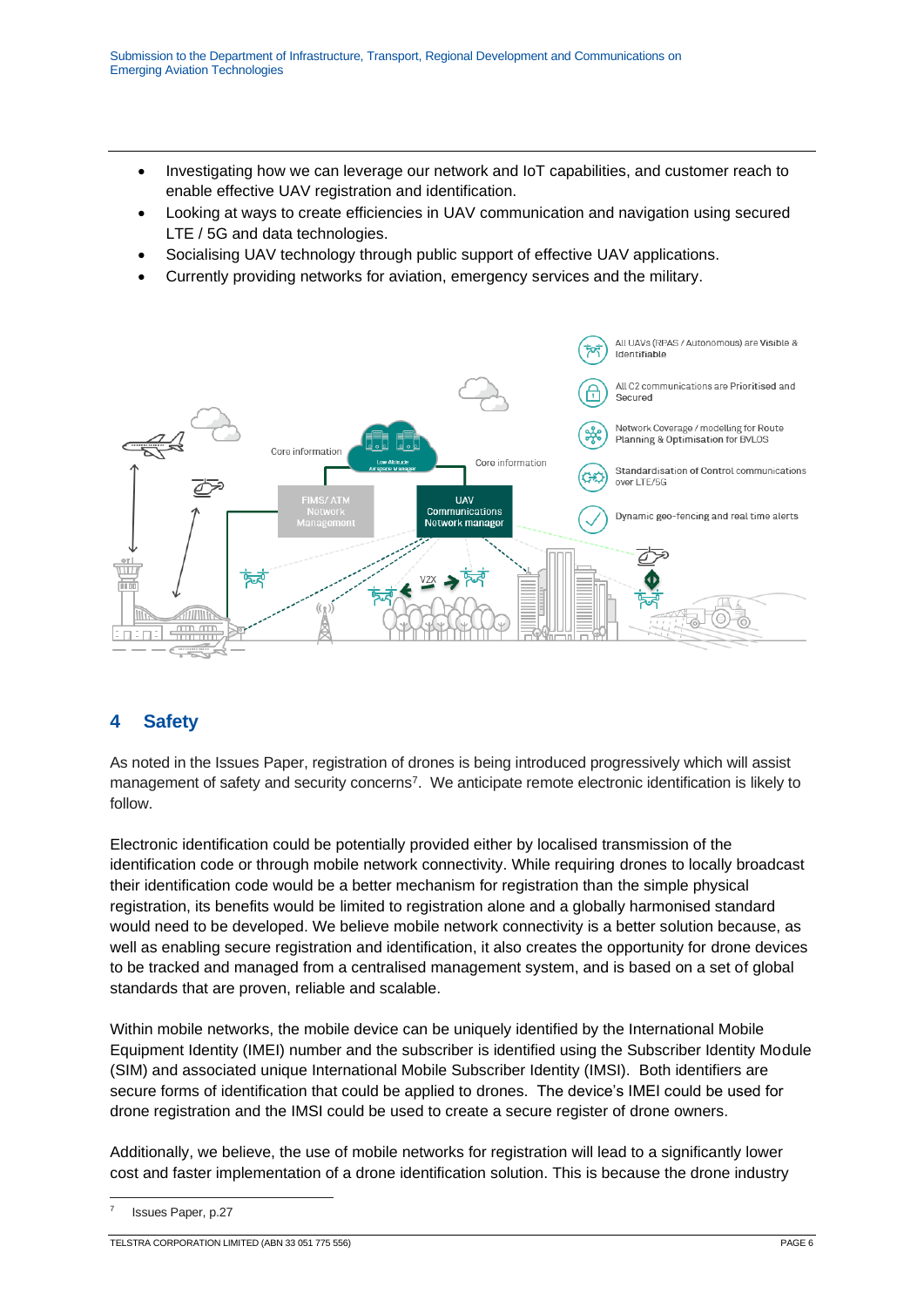can leverage and take advantage of the existing investment in mobile network technologies and processes, including the economies of global scale associated with this infrastructure. Any alternative wireless network platform would take a long time to design and deploy globally. It would also require substantial new investment without the same economies of scale.

Some of the specific benefits of using mobile networks for drone registration and identification include:

- Ease of limiting the operation of unregistered drones i.e. drones that are not registered via an active SIM card could be required to operate in some limited mode, for example, limited to a 30m range from the operator.
- Leveraging the established process to confirm identity when a customer acquires a new mobile service, including the requirement for a 100 point identification check at the point of sale.
- Ease of transferring drone from one party to another; i.e. party A removes SIM card and transfers ownership of drone to party B, party B will be responsible for obtaining a new SIM card.
- Enabling a future centralised Unmanned Traffic Management (UTM) system that could completely revolutionise the commercial operations of drones by supporting Beyond Visual Line of Sight (BVLOS) flight, autonomous operation and the ability for one pilot to manage more than one craft, simultaneously. By providing a reliable and ubiquitous communications platform for exchange of information, mobile networks could allow drones to be contextually aware of other manned and unmanned craft so they can co-exist in common airspace in near real-time.
- Assisting national security and law enforcement agencies to identify and monitor drones that may be of interest (for example those conducting unlawful activities), by enabling the near real-time recording of drone flight information in a UTM.
- Allowing the dynamic application of geo-fencing by providing for near real-time updates to the geo-fencing data for each drone. This is discussed in more detail below in Section 3 Geofencing.
- Greater reliability. Compared to alternative wireless solutions that operate in open access radiofrequency spectrum, mobile networks offer a more reliable communications environment for drones. This is because there is a much greater risk of interference between wireless devices that share open access spectrum, which limits the quality of service that can be offered. Mobile networks are not subject to this type of interference risk as they use spectrum which is exclusively licensed to them and not shared with other users.

In the case of Telstra, the reliability of mobile network connectivity for mission critical applications can also be enhanced through the use of the Telstra LANES<sup>®</sup> Enterprise<sup>8</sup> and Telstra LANES<sup>®</sup> Emergency<sup>9</sup> service offerings. Telstra's standard mobile broadband service is designed to provide a high level of performance and security, and the Telstra LANES® Enterprise and Telstra LANES® Emergency services take this even further by prioritising the network traffic associated with these services.

Using mobile networks to register and identify drones will require Original Equipment Manufacturers (OEMs) to deliver drones with cellular modems embedded and implement the required logic in firmware to restrict drone operations when not fitted with an activated SIM card. The accelerating growth of industrial IoT technology, including the development of new categories of Long Term Evolution (LTE) mobile devices suited to low volume data transmissions such as those needed for command and control

Se[e https://www.telstra.com.au/business-enterprise/industries/mining-and-resources/telstra-lanes](https://www.telstra.com.au/business-enterprise/industries/mining-and-resources/telstra-lanes)

Se[e https://www.telstra.com.au/business-enterprise/industries/public-safety/lanes-emergency](https://www.telstra.com.au/business-enterprise/industries/public-safety/lanes-emergency)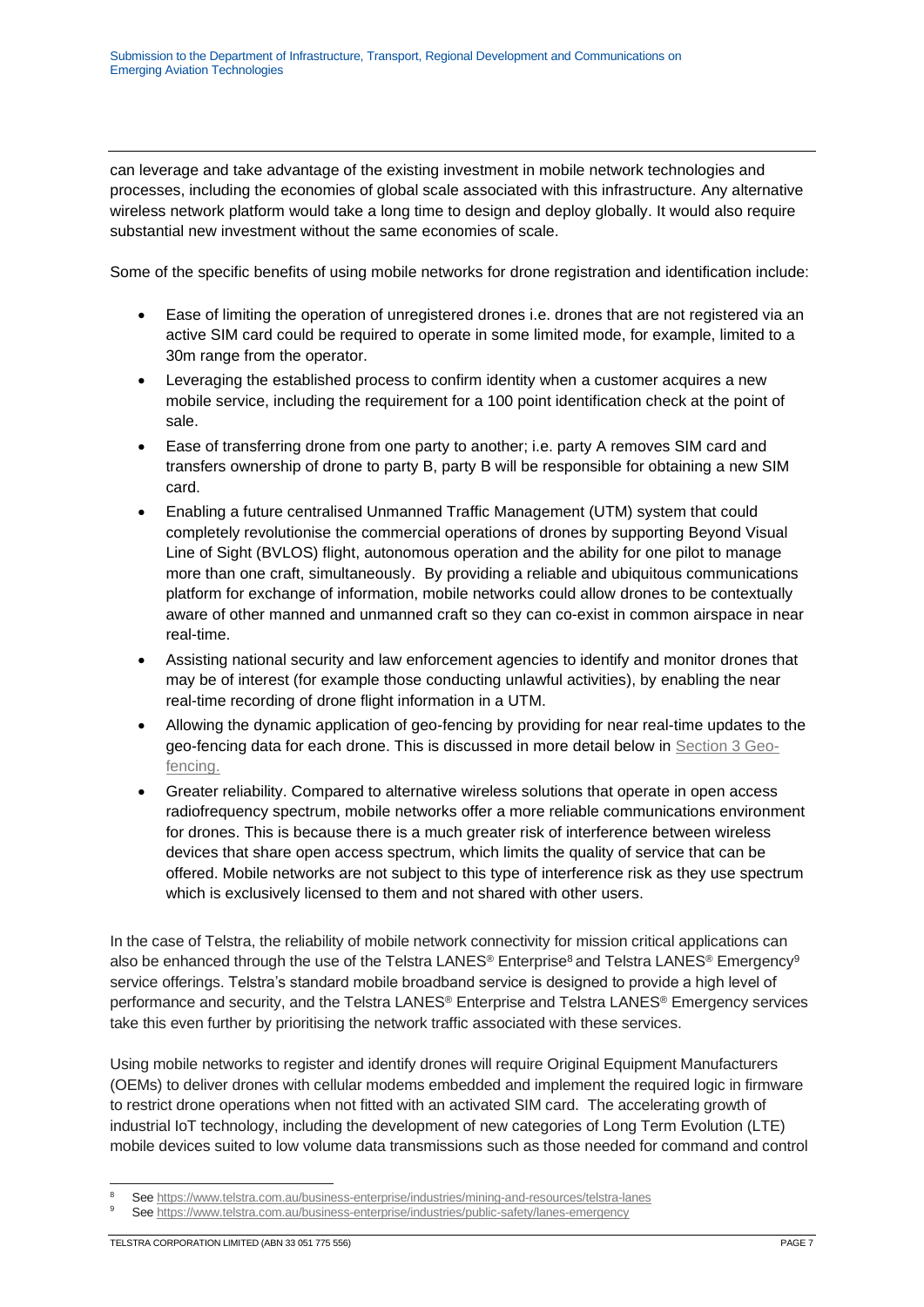(C&C) and location data, means that the cost of LTE modules and on-going network access charges will also decline over time. It is our belief that, given the other benefits of mobile network-connected drones, that over time drone manufacturers will start to offer cellular enabled drones.

# <span id="page-7-0"></span>**5 Counter-drone measures**

We agree with the concerns noted in the Issues Paper regarding the potential risks posed by counterdrone technology which relies on jamming of the radiofrequency spectrum being used to control a drone which has been identified as a threat<sup>10</sup>. Our concern is with the risk of interference with our mobile telecommunications network, but we also recognise that there may be just as much risk to the aviation sector which is critically reliant on dedicated frequency ranges for communications. Jammers which are tuneable by an operator to different frequencies (as opposed to being restricted to jamming those classlicensed bands on which recreational drones currently rely) pose significantly increased risk.

In our submissions to the Australian Communications and Media Authority on the exemption instruments made to date under the Radiocommunications Act, to enable law enforcement officers to deploy counterdrone technology, we have emphasised that such jamming devices have significant limits in their ability to address malicious use of drones<sup>11</sup>. Further, we are concerned about the risk of proliferation of such counter-drone devices in Australia due to the risk they pose if they fall into the wrong hands. We agree with the position in the Issues Paper that there should be a robust, long-term approach to counter-drone strategy. Our view is that a comprehensive UTM is a key foundation to being able to distinguish between legitimate drone use and that which may be malicious. We believe that a comprehensive UTM will also be more effective in enabling surgical neutralisation of drones considered to be malicious, as compared to counter-drone jamming devices. We look forward to making a constructive contribution in this important area.

# <span id="page-7-1"></span>**6 Noise**

We support the proposed approach of determining localised ground-based noise limits, which we agree is a more flexible and effective way to manage drone noise issues than setting emission levels for the drone. We note a similar paradigm is used by the Australian Communications and Media Authority in the management of emission levels in spectrum licensing, and one aspect of that regulatory approach is the use of private sector "accredited persons" to certify compliance. This removes the burden from the regulator and enables the licensee to optimally use its spectrum. These are well-established regulatory concepts which we think could be very effective for noise regulation of drones and eVTOLs.

Moreover, we see a critical role for IoT sensors to monitor ground-based noise levels cheaply and effectively, in concert with a UTM. In a future context where drones and eVTOLs are ubiquitous, public confidence will be bolstered by a robust monitoring and compliance regime. An IoT sensor network coupled with the UTM would enable immediate and automated compliance with noise restrictions without requiring human involvement. Such a form of dynamic monitoring would address the high variability of noise travel depending on weather conditions and the pre-existing noise floor in a particular location. It would be possible to build public confidence by diminishing the number of instances where a drone intrudes upon a person's seclusion, as the Paper describes it, through using the intelligent noise sensor network in conjunction with knowledge of where the drones and eVTOLs are, by way of the UTM.

<sup>10</sup> Issues Paper; p.32

<sup>11</sup> Telstra submission to the ACMA on "Radiocommunications exemptions for law enforcement use of drone jamming devices", July 2020: [https://www.acma.gov.au/consultations/2020-05/arrangements-jamming-devices-and-radiocommunications](https://www.acma.gov.au/consultations/2020-05/arrangements-jamming-devices-and-radiocommunications-device-exemptions-consultation-152020)[device-exemptions-consultation-152020](https://www.acma.gov.au/consultations/2020-05/arrangements-jamming-devices-and-radiocommunications-device-exemptions-consultation-152020)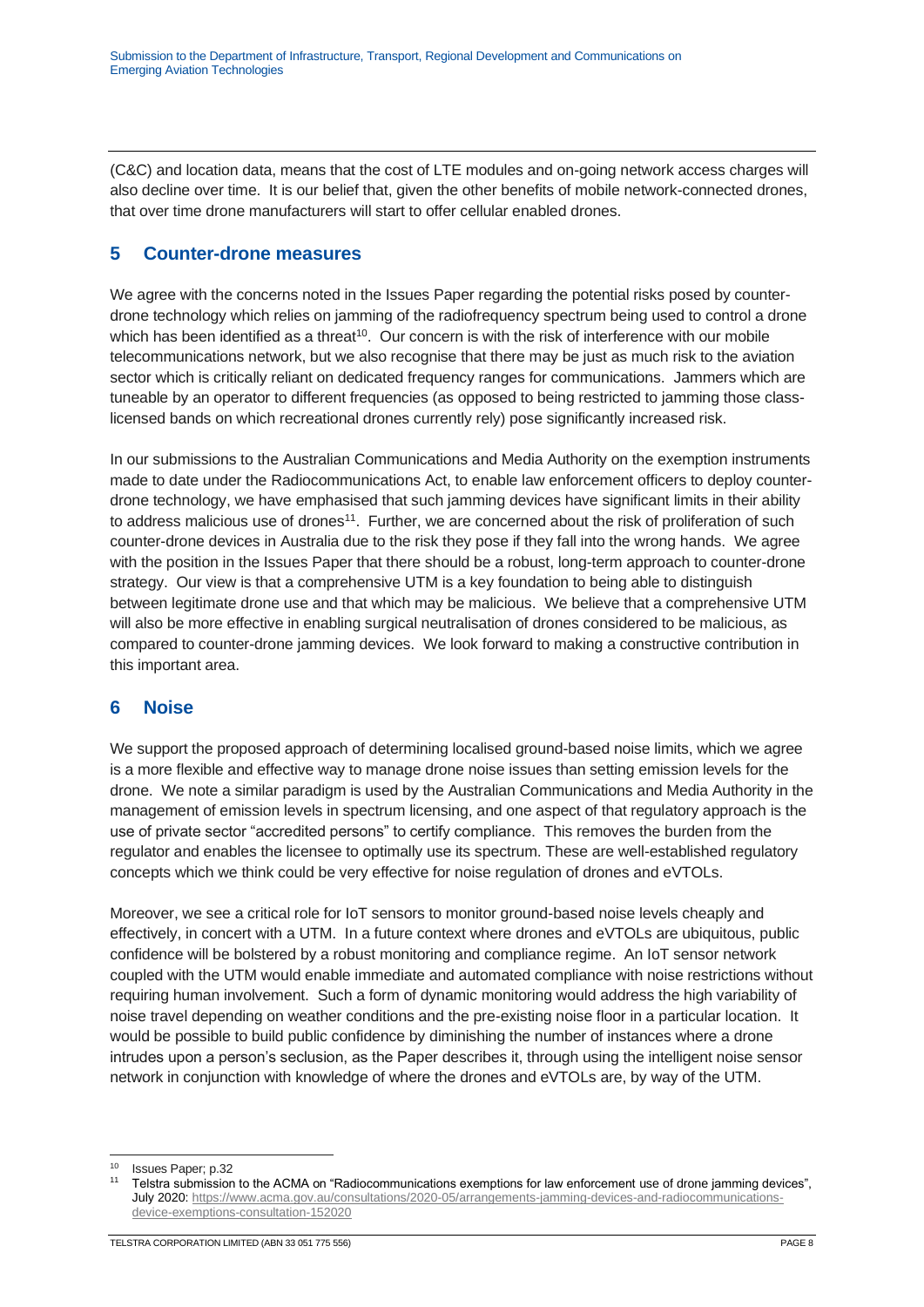## <span id="page-8-0"></span>**7 Infrastructure**

For low altitude airspace to be managed, infrastructure to support its requirements needs to at least exist and be part of a managed solution. The information element of a FIMS needs to take into consideration how the flow of information occurs, i.e. between what set of interfaces and network elements. Even if FIMS is not the precise location for the management of low altitude network elements in the future of UTM, these elements will need to be considered in order to facilitate the usage of networked UAS and UAS Service Suppliers (USS) by FIMS.

Given that networking and the CNS is within the integrated airspace system proposed, a network service is essential. It could be both a centralised government and an industry provided service.

In the future of UTM, networked UAS' with C2 communications will be essential in unlocking BVLOS flight.

Telstra has been exploring data-as-a-service models, installing sensors on towers and testing the value of collected data to various stakeholders. For the low altitude airspace, it is this type of data that could be added and tweaked for a FIMS platform as a primary and localised source of data for drones in flight. It has the potential to support both operator and administrator decision making, as well as internal system logic.

This infrastructure presence across towns, cities and rural communities also allows Telstra the opportunity to be involved in many solutions for the future. Physical Telstra cell towers and exchanges are able to play a part in this. By their nature these Telstra facilities are located in population and industry centres, ideally placed to support the needs of this emerging aviation sector.

Currently there are no established regulations or planning guidelines for establishing an Urban Air Mobility (UAM) vertiport or an equivalent drone facility. Precedents exist for helipads but the requirements are very different.

Connectivity for the facility, vehicles, ground crew, pilots and passengers all need to be considered as does power for charging, access control and physical security, noise abatement, safety as well as a range of as yet undiscovered concerns.

A pilot site trial could be an excellent opportunity to collaborate on the requirements for such facilities.

# <span id="page-8-1"></span>**8 Technology Trials**

Telstra invests substantially in technology trials and participates wherever possible. As mentioned in section 3, we have been running a number of drone-related technology assessments and trials with various industry customers, within Law Enforcement, Humanitarian Aid, Post Disaster, First Responders and City Councils, over the past 12 months.

Trials bring the industry together and foster collaboration in a timely manner. In addition to advancing innovation, these events also serve to educate and inform the public, demystifying the technology, allaying fears and leading to greater social acceptance. We support the proposal that controlled, appropriate 'sandbox' spaces for conducting trials need to be developed by governments in collaboration with industry and local communities to facilitate flight-testing of new technology, and look forward to contributing to these trials in the future.